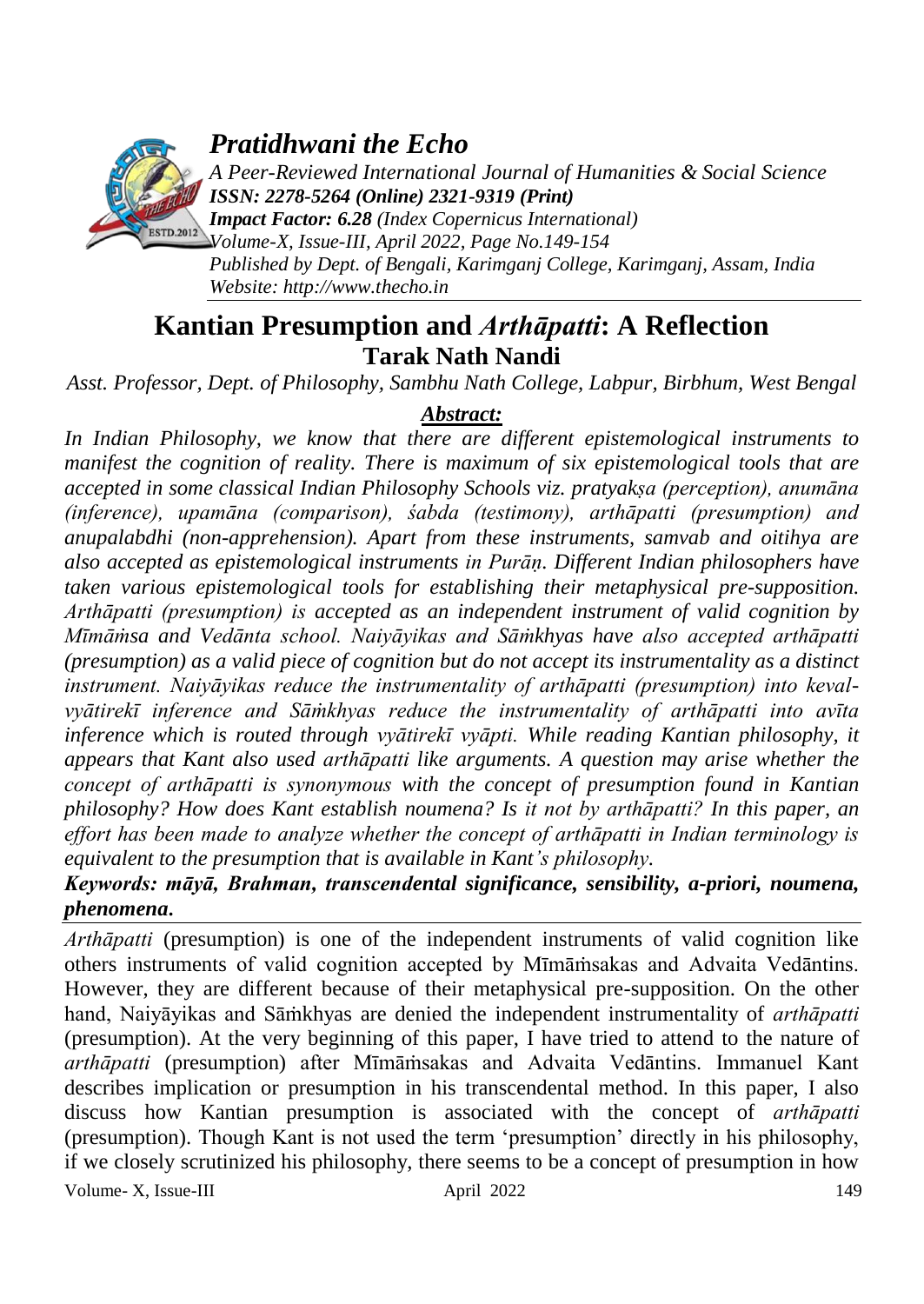he explains, like the noumena, transcendental, etc. The main aim of this paper is to analyse the conceptual reflection of *arthāpatti* (presumption) in Kantian philosophy.

 Nārāyaṇa Bhaṭṭa in his *Mānameyodaya* says that "*anyathānupapattyā yadupapādakakalpanam, / tadarthāpattirityebaṁ lakṣaṇaṁ bhāṣyabhāṣitam*."<sup>1</sup> , i.e., in the case when something is otherwise unintelligible, the assumption of something which will make it intelligible is called *arthāpatti* (presumption), and this is the only definition given in the *Bhāṣya*. When it is known that Devadatta is alive, but he is not in the house, then some sort of inconsistency arises. This inconsistency can be resolved if we assume that he is outside. This type of assumption is called *arthāpatti* (presumption). Actually, the conflict between the two instruments of valid cognition is called *arthāpatti* (presumption). Here, two instruments of valid cognition are: one is the general instrument of valid cognition, and another is the specific instrument of valid cognition. When something is assumed for removal of such type of conflict is called *arthāpatti* (presumption).

 In the example mentioned earlier, Devadatta is alive is known by the general instrument of valid cognition, i.e., inference and the absence of Devadatta in the house is known by the specific instrument of valid cognition, i.e., non-apprehension. Devadatta's aliveness is general in the sense that there is no particular place where Devadatta exists. Here, "exist" means, either in the house or outside the house. But, his absence in the house is known through the non-apprehension. In that situation, the conflict between inference and nonapprehension leads to the *arthāpatti* (presumption) that Devadatta is outside the house. Reconciliation of the conflict is possible by this *arthāpatti* (presumption). So, the uncommon causal condition for the cognition of *arthāpatti* (presumption) is the conflict between two instruments of valid cognition. Though the two instruments of valid cognition are not specific, then the reconciliation will be impossible if they are distinct. If it is stated that "there is gold" and "there is no gold", then here, in both cases, the instrument of valid cognitions are specific and hence irreconcilable. Therefore, one instrument of valid cognition must be general, and the other is specific to the case of *arthāpatti* (presumption). Nārāyaṇa Bhaṭṭa says, the cognition to remove the conflict between two instruments of valid cognition is called *arthāpatti* (presumption).

 Advaita Vedānta accepts *arthāpatti* (presumption) as an instrument of valid cognition to explain the *Vedāntic* texts. For example, the *Upaniṣads* describe the creation of this world with the help of *Brahman*<sup>2</sup> and again say that *Brahman* is alone real<sup>3</sup>. This inconsistency is resolved by assuming that the creation of this world is not real but apparent (*vivarta*) as the shell appears as silver. Here, Advaita Vedāntin assumes the existence of *māyā* as the power

 $\overline{a}$ 

<sup>1</sup> Bhatta, Nārāyaṇa. *Mānameyodaya*, Sridinanath Tripathi Nabatirtha (Ed.), Vol I, Sanskrit College, Kolkata, 1989, p. 195.

<sup>2</sup> *"tasmādvaramā atasmādātmana ākāśaḥ smbhūtaḥ." Taiteriya Upaniṣada*, 2/1.

Volume- X, Issue-III april 2022 150 3 *"ako debaḥ sarbabhūteṣu gūṛaḥ sarbavyāpī sarbabhūtāntarātmā, karmādhyakṣaḥ sarbabhūtādhibāsḥ sākṣī cetā kebalo nirguṇaśca." Śvetāśvatara Upaniṣada*, 6/11.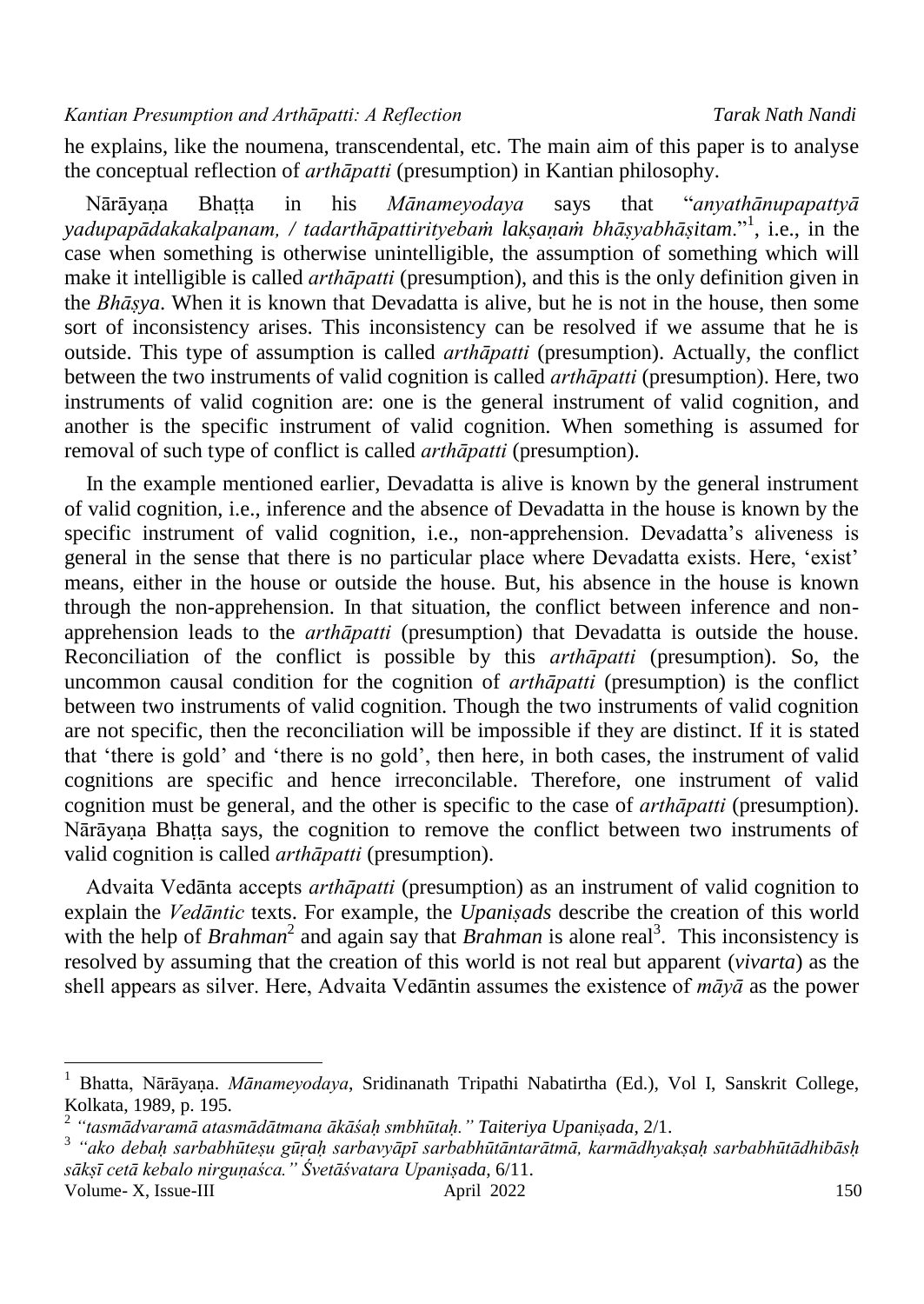of *Brahman* for resolving such conflict and such type of assumption is called *arthāpatti* (presumption) – "*idānīmarthāpattinirūpyate*".<sup>4</sup>

 Dharmarājā Adhvarīndra defines *arthāpatti* (presumption) as "the assumption of an explanatory fact (*upapādaka*) from a knowledge of the thing to be explained (*upapādya*) – "*upapādya-jňānenopapādaka-kalpanamarthāpatti*".<sup>5</sup> Here, the cognition of the seen facts is the instrument, and the cognition of the unseen or assumed fact is the result. *Upapādya* cannot be explained without assuming another fact. The fact which is assumed to explain *upapādya* is known as *upapādaka*. We may illustrate this with the help of an example. The stoutness of a man who does not eat at day ("*pīno Devadatta divā na bhūňkte*") is inexplicable without the assumption of his eating at night. One who does not eat both day and night cannot be stout. Here, the stoutness of such a man in the absence of eating at day is called *upapādya* and the assumption of eating at night is called *upapādaka*. So, the assumption of an explanatory fact from an unexplained fact is called *arthāpatti* (presumption).

We have genuinely applied this in many instances. But here, I would like to mention one example where without *arthāpatti* (presumption), we cannot determine the object's truth. The Vedāntins are said about the scriptural statement 'tarati śokam ātmavit'<sup>6</sup> (the knower of self transcends grief), i.e., knowledge is the cause of making one free from bondage. In this case, the sentence suggests: if bondage is real, how can one be free from bondage through the help of knowledge? To avoid such conflict, the hearer assumes that bondage is not real, but illusory; and such type of assumption is impossible without the help of *arthāpatti* (presumption).

 While reading Rasvihary Das"s book "*A Handbook to Kant's Critique of Pure Reason*" page no. 128 to 131 (to quote) "The Ground of the Distinction of all Objects in General into Phenomena and Noumena" of Kant's first Critique (1781), "The categories themselves, however, do not mean that they are forms of sensible things. They can be in a way understood apart from the conditions of sensibility..."<sup>7</sup> We know the objects through the help of twelve categories, and Kant calls that knowledge as 'phenomena'. Phenomena are distinguished from the noumena, which are being as such. But this being as such is unknown and unknowable. Again, the form of objects is a-priori, which is also the form of knowledge, and through this form, we know the object. For Kant, the categories themselves are not forms of sensible things. A question may arise: how can we know the categories apart from the forms of sensible things? I think that this knowledge can be possible through the *arthāpatti* (presumption). Therefore, the concept of *arthāpatti* (presumption) plays a vital role to know the noumena in Kantian philosophy.

 $\overline{a}$ 

<sup>4</sup> Adhvarīndra, Dharmarājā. *Vedānta-Paribhāṣā*, Panchanan Bhattacharya (Tr.), Srinath Bhavan, Contai, Medinipur, 1377 (BN), p. 214.

 $<sup>5</sup>$  Ibid., p. 214.</sup>

<sup>6</sup> *Chāndogya Upaniṣada*, VII, i.3.

<sup>7</sup> Das, Rasvihary, *A Handbook to Kant's Critique of Pure Reason*, Progressive Publishers, Kolkata, 2013, p. 129.

Volume- X, Issue-III april 2022 151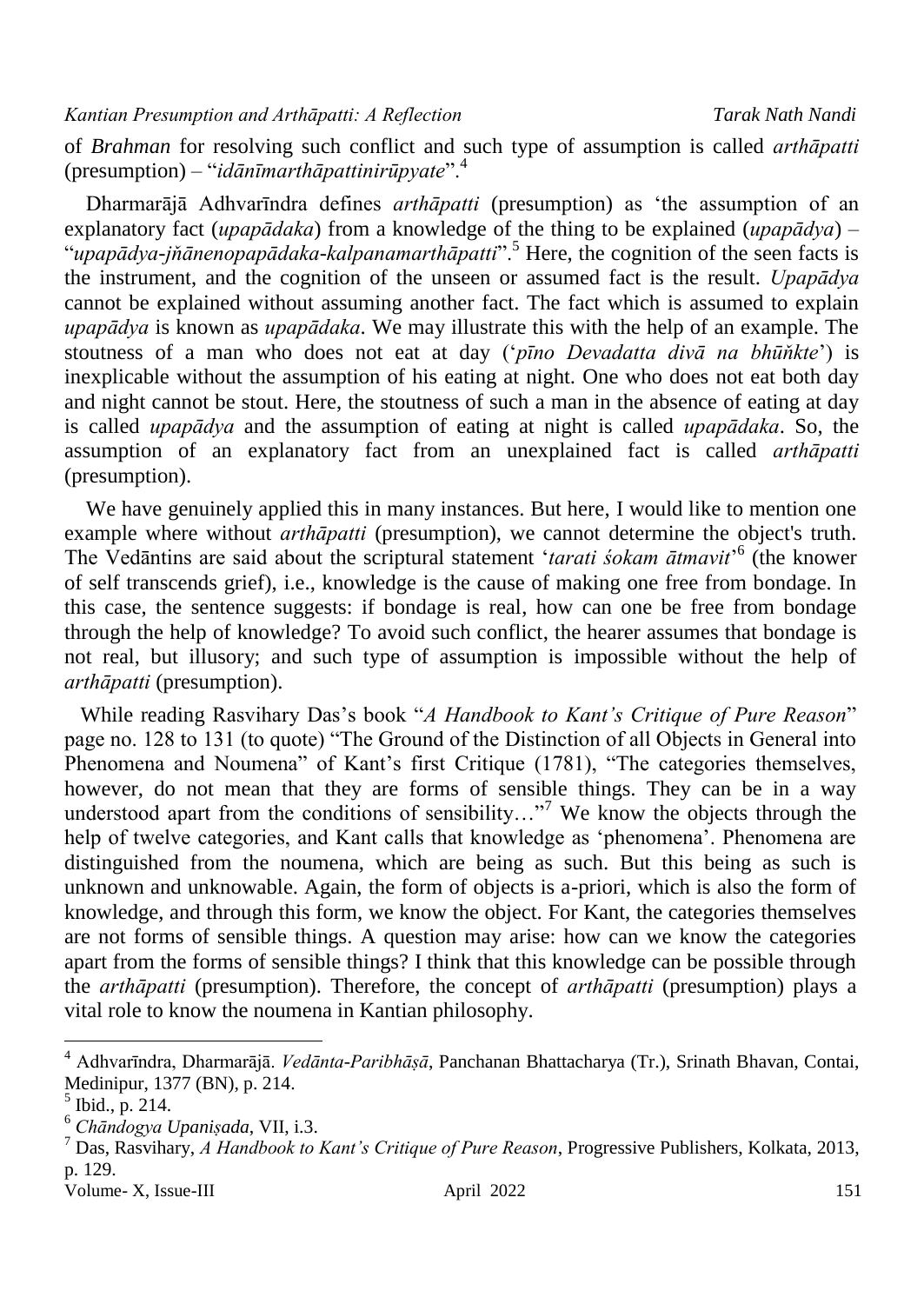#### *Kantian Presumption and Arthāpatti: A Reflection Tarak Nath Nandi*

 Again, for Kant, "…They are, therefore, said to have a transcendental *significance,* but no transcendental use. What is meant is that the categories, which are really the ways of combining the manifold, have a meaning of their own, which has no necessary reference to the manifold of sense with which alone we are acquainted. This is their transcendental significance. But this meaning does not enable us to make use of the categories anywhere else except within the limits of possible sense-experience, for the simple reason that the manifold to be combined by them is available for us only within sense-experience. This is how they have no transcendental use."<sup>8</sup> A question may arise: how can we know that categories have a transcendental significance as they have no transcendental use? We know through the help of *arthāpatti* (presumption) that categories have a transcendental significance.

 Kant explains categories as the forms of thought which is distinguished from the forms of intuition. These categories are not dependent on our sensibility. Kant says, "…if what is given to us in sense-experience is called appearance or *phenomena*, then by contrast with it, what is not so given, but is merely thought, maybe called *noumena*. The very idea of appearance carries us to the idea of something that appears. What appears must be something in itself in order that it may appear in our sense-experience. The sensed appearance must be referred to some unsensed being which is thought..."<sup>9</sup> Now, one may say that how can the thought of the unsensed take place? To me, the thought of the unsensed takes place in Kant"s view as an alternative that is comparable with the concept of *arthāpatti* (presumption).

 The background of acceptance of *arthāpatti* (presumption) in Advaita Vedāntins is that Advaita Vedāntin explains the creation of this world with the help of *Brahman* and again says that *Brahman* is alone real. This inconsistency is resolved by assuming that the creation of this world is not real, but apparent (*vivarta*) as a shell sometimes appears as silver. Here, Advaita Vedāntin assumes the existence of *māyā* as the power of *Brahman* for resolving such conflict and such type of assumption is called *arthāpatti* (presumption). Similarly, in Kant's case, he describes the reality of this world as phenomena known by the categories. But the categories are itself the forms of thought. How can we know the forms of thought? This knowledge of the forms of thought is possible through the *arthāpatti* (presumption)*.* We may describe the *noumena* in the light of *Brahman* in terms of Vedāntins, but the difference is that the knowledge of the *Brahman* is possible (*Brahamansākhyātkāra*), but for the case of *noumena* it is not. When Kant describes the object, we may be denoted it as "*jagat*" of Vedāntins. The power of the *Brahman* produces this "jagat", i.e., *māyā*. One can be free from *māyā* by the knowledge of ultimate reality. Still, *noumena* are unknown and unknowable. That is why Kant says, "… the unsensed noumena can be thought only as something unknown, and so the actual knowledge we can ever attain

 $\overline{\phantom{a}}$ 

<sup>8</sup> Ibid., p. 129.

Volume- X, Issue-III april 2022 152 <sup>9</sup> Das, Rasvihary, *A Handbook to Kant's Critique of Pure Reason*, Progressive Publishers, Kolkata, 2013, pp. 129-130.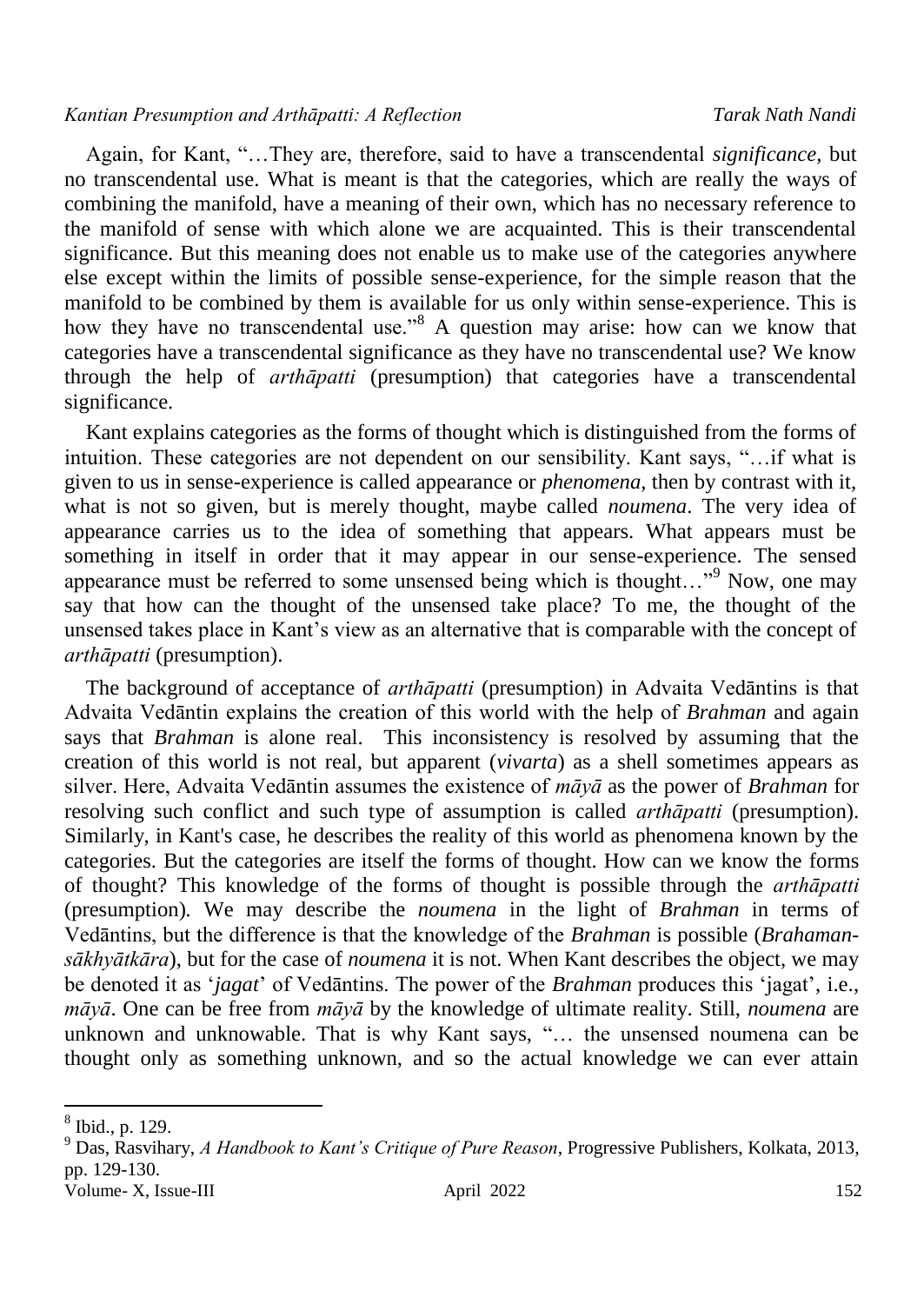through understanding is always confined within the sphere of appearance or senseexperience".<sup>10</sup>

 Being a rationalist, Kant always emphasizes synthetic a-priori judgment as of the right knowledge due to the presence of necessity and novelty of it. According to Kant, right knowledge should have two necessary characteristics, viz. necessity and novelty. Now, if we critically analyse the methods of Kant"s philosophy that we have mentioned earlier, it will be seen that the conception of presumption is not related to inference adequately. Traditional inferential knowledge as conceived in Western logic is of two sorts, viz. deductive and inductive. Now, if inferential cognition is deductive, then it has necessity but does not have novelty. Again, if inferential knowledge is inductive, then it has novelty but does not have the necessity. So, inferential knowledge in traditional sense is not a proper one according to Kantian philosophy. However, the observation is that *arthāpatti* (presumption) should be related to the concept of presumption because *arthāpatti* (presumption) has both sorts of necessary characteristics of right knowledge, viz. necessity and novelty. Now, one can say that necessity is one of the vital characteristics of *pramā*  (valid cognition) and that we unanimously accept. But how does the characteristic of novelty exist in the case of *pramā* (valid cognition) as well as *arthāpatti* (presumption)? We can explain this matter very simply in terms of Advaita philosophy. If we see the Advaitin definition of *pramā* (valid cognition), there is mentioned that "*anadhigata*" (novelty) is one of the defining characteristics of *pramā* (valid cognition). <sup>11</sup> So, the characteristic of novelty also exists in Indian epistemology. Furthermore, *arthāpatti* (presumption) should have this characteristic of "*anadhigata*" (novelty) as it is accepted as an instrument of vaid cognition (*pramāṇa*) in this school. In this way, it can be shown that there is a conceptual similarity of *arthāpatti* (presumption) with the presumption that is available in Kant's philosophy.

 We assume the existence of the forms of thought and also noumena for Kant and *māyā* for Advaitins through *arthāpatti* (presumption). So, there is a conceptual similarity. But the difference is: Advaitins have accepted *arthāpatti* (presumption) as an instrument of valid cognition, whereas for Kant, it is bound to accept for the existence of the forms of thought and noumena. This difference is due to their own metaphysical standpoint. We have just presented the conceptual observation of the history of philosophy and try to realize philosophy as there is a conceptual similarity regarding *arthāpatti* (presumption) in Indian philosophy and Kant"s philosophy.

#### **Bibliography:**

1. Adhvarīndra, Dharmarājā. *Vedānta-Paribhāṣā*, Panchanan Bhattacharya (Tr.), Srinath Bhavan, Contai, Medinipur, 1377 (BN).

 $\overline{\phantom{a}}$ 

 $10$  Ibid., p. 131.

<sup>11</sup> "*tatra smṛṭivyaṛttaṁ pramātvamanadhigatāvādhitārthaviṣayaka-jñātam*." - Adhvarīndra, Dharmarājā. *Vedānta-Paribhāṣā*, Panchanan Bhattacharya (Tr.), Srinath Bhavan, Contai, Medinipur, 1377 (BN), pp. 7-9.

Volume- X, Issue-III april 2022 153